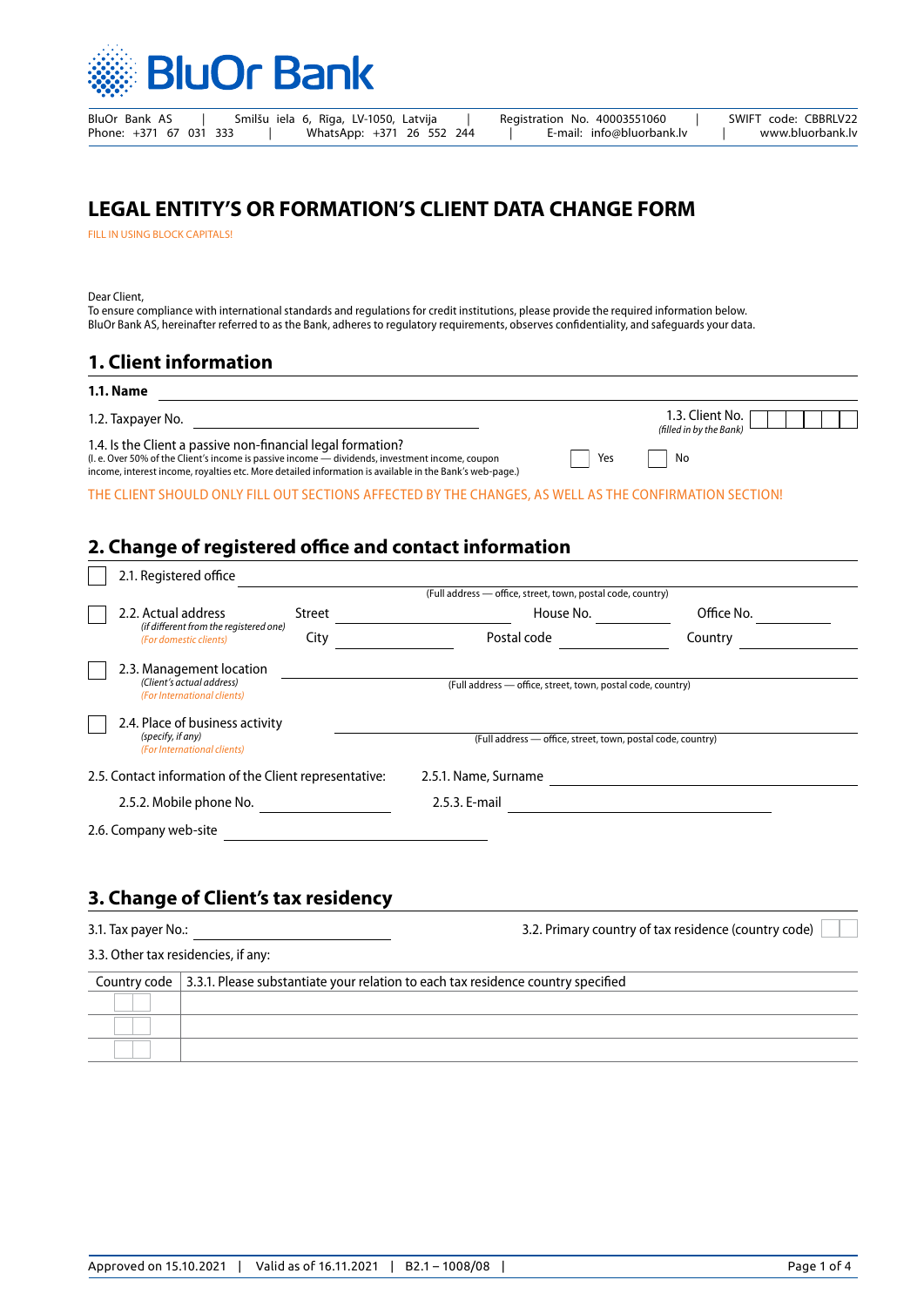

| BluOr Bank AS          |  |  |  |  | Smilšu iela 6, Rīga, LV-1050, Latvija |  |  |  | Registration No. 40003551060 |  | SWIFT code: CBBRLV22 |
|------------------------|--|--|--|--|---------------------------------------|--|--|--|------------------------------|--|----------------------|
| Phone: +371 67 031 333 |  |  |  |  | WhatsApp: +371 26 552 244             |  |  |  | E-mail: info@bluorbank.lv    |  | www.bluorbank.lv     |

CONTINUATION

# **4. Change of the Client's beneficial owners (BOs)**

| 1. Name, surname                                                                                                                                         |                                                                                                                                                                                                                           |                                                                                                                                                                                                                            |                                                                                                                                                                                                                           |
|----------------------------------------------------------------------------------------------------------------------------------------------------------|---------------------------------------------------------------------------------------------------------------------------------------------------------------------------------------------------------------------------|----------------------------------------------------------------------------------------------------------------------------------------------------------------------------------------------------------------------------|---------------------------------------------------------------------------------------------------------------------------------------------------------------------------------------------------------------------------|
| 2. Rationale:                                                                                                                                            |                                                                                                                                                                                                                           |                                                                                                                                                                                                                            |                                                                                                                                                                                                                           |
| - directly or indirectly owns<br>percent (%) of capital/voting<br>shares out of the total number of<br>shares issued by the Client:                      | %                                                                                                                                                                                                                         | %                                                                                                                                                                                                                          | $\%$                                                                                                                                                                                                                      |
| - direct or indirect control:                                                                                                                            | as a representative of an<br>executive body or superior<br>management institution<br>on the basis of an<br>authorisation agreement<br>via a legal entity as the<br>founder/assignor/trustee<br>otherwise (please specify) | as a representative of an<br>executive body or superior<br>management institution<br>on the basis of an<br>authorisation agreement<br>via a legal entity as the<br>founder/assignor /trustee<br>otherwise (please specify) | as a representative of an<br>executive body or superior<br>management institution<br>on the basis of an<br>authorisation agreement<br>via a legal entity as the<br>founder/assignor/trustee<br>otherwise (please specify) |
| 3. Personal identification number                                                                                                                        |                                                                                                                                                                                                                           |                                                                                                                                                                                                                            |                                                                                                                                                                                                                           |
| 4. Date of birth                                                                                                                                         |                                                                                                                                                                                                                           |                                                                                                                                                                                                                            |                                                                                                                                                                                                                           |
| 5. No. and series of the personal<br>identification document<br>(if the BO does not have an identification<br>document issued in the Republic of Latvia) |                                                                                                                                                                                                                           |                                                                                                                                                                                                                            |                                                                                                                                                                                                                           |
| 6. Citizenship                                                                                                                                           |                                                                                                                                                                                                                           |                                                                                                                                                                                                                            |                                                                                                                                                                                                                           |
| 7. Tax residence country<br>(if not Republic of Latvia)                                                                                                  |                                                                                                                                                                                                                           |                                                                                                                                                                                                                            |                                                                                                                                                                                                                           |
| 8. Tax payer registration number<br>(if not Republic of Latvia)                                                                                          |                                                                                                                                                                                                                           |                                                                                                                                                                                                                            |                                                                                                                                                                                                                           |
| 9. Permanent residence (address -<br>street name, building, apartment number, city,<br>state, postal code)                                               |                                                                                                                                                                                                                           |                                                                                                                                                                                                                            |                                                                                                                                                                                                                           |
| 10. Mobile phone No.                                                                                                                                     |                                                                                                                                                                                                                           |                                                                                                                                                                                                                            |                                                                                                                                                                                                                           |
| 11. Is the BO a U.S. person?<br>(if "Yes", please fill out the U.S. Taxpayer<br><b>Identification Form)</b>                                              | No<br>Yes                                                                                                                                                                                                                 | No<br>Yes                                                                                                                                                                                                                  | No<br>Yes                                                                                                                                                                                                                 |
| 12. Is the BO a politically exposed<br>person (PEP)?                                                                                                     | PEP family member<br>No<br>Close associate<br>Yes<br>of a PEP                                                                                                                                                             | No<br>PEP family member<br>Close associate<br>Yes<br>of a PEP                                                                                                                                                              | PEP family member<br>No<br>Close associate<br>Yes<br>of a PEP                                                                                                                                                             |

4.1.1. The Client has more than 4 (four) BOs. Please fill out the Questionnaire about the beneficial owners (Annex No. 1).

4.1.2. Reason for changes

(Please specify the reason for changing the BO)

# **5. Change of business activity (profile)**

### **5.1. Information on Client's business activities**

5.1.1. Full description of the Client's business activities, scheme of planned Current account transactions *(this scheme may be submitted separately)*: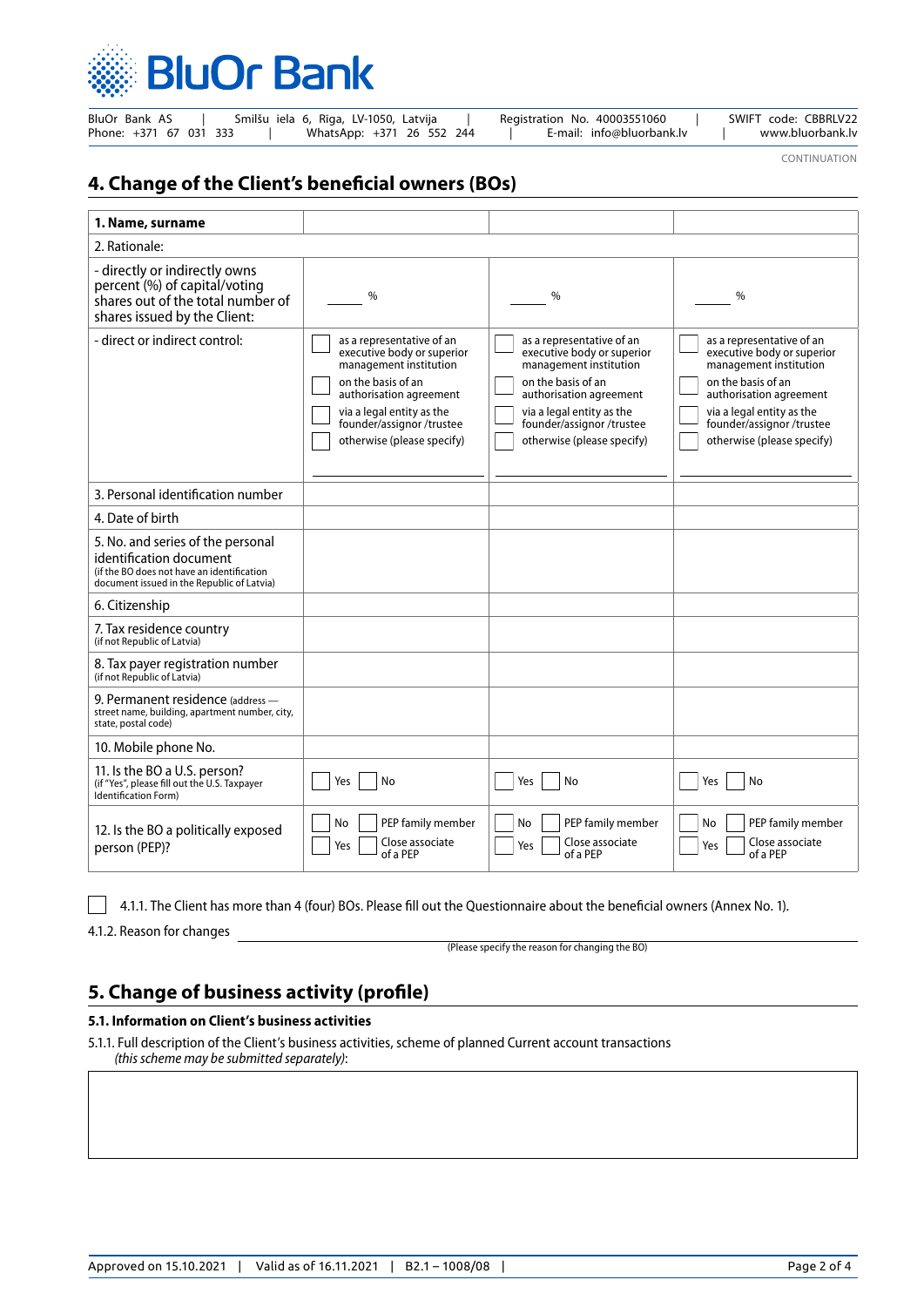

| BluOr Bank AS          | Smilšu iela 6, Rīga, LV-1050, Latvija | Registration No. 40003551060 | SWIFT code: CBBRLV22 |
|------------------------|---------------------------------------|------------------------------|----------------------|
| Phone: +371 67 031 333 | WhatsApp: +371 26 552 244             | E-mail: info@bluorbank.lv    | www.bluorbank.lv     |

CONTINUATION

5.1.2. I confirm that the aforementioned business activities do not require a licence or special permit at the place of business.

5.1.3. The aforementioned business activities require a licence or special permit at the place of business and I attach a copy of the licence and/or special permit.

### 5.1.4. Reason for changes

(Please specify the reason for changing the business activity)

IF THE CLIENT HAS DECLARED THE ACTIVITY TYPE CORRESPONDING TO THE DEFINITION OF A *FINANCIAL INSTITUTION*, THE FINANCIAL INSTITUTION QUESTIONNAIRE MUST ALSO BE COMPLETED.

#### **5.2. Change of business partners**

#### **5.2.1. Incoming payments:**

| Name of partner | <b>Country of</b><br>incorporation<br>(code) | <b>Payment purpose</b> | Country of servicing<br>credit institution, if<br>known |
|-----------------|----------------------------------------------|------------------------|---------------------------------------------------------|
|                 |                                              |                        |                                                         |
|                 |                                              |                        |                                                         |
|                 |                                              |                        |                                                         |

#### **5.2.2. Outgoing payments:**

| Name of partner | <b>Country of</b><br>incorporation<br>(code) | <b>Payment purpose</b> | Country of servicing<br>credit institution, if<br>known |
|-----------------|----------------------------------------------|------------------------|---------------------------------------------------------|
|                 |                                              |                        |                                                         |
|                 |                                              |                        |                                                         |
|                 |                                              |                        |                                                         |

5.2.3. Reason for changes

(Please specify the reason for changes)

### **5.3. Changes in planned Current Account transactions**

### **5.3.1. MONTHLY Account turnover:**

Total number of payments in your account (incoming and outgoing): *(Must check one box only)*

|                     |                                                | (specify approximate number)             |
|---------------------|------------------------------------------------|------------------------------------------|
| Up to EUR 15,000.00 | <b>From EUR 15,000.01</b><br>to EUR 100,000.00 | EUR 100,000.01 and<br>more (specify sum) |
|                     |                                                | EUR.                                     |
|                     |                                                | <b>EUR</b>                               |
|                     | EUR                                            |                                          |
|                     | <b>EUR</b>                                     |                                          |
|                     |                                                | EUR                                      |
|                     |                                                | More than 100 payments                   |

5.3.2. Reason for changes

(Please specify)